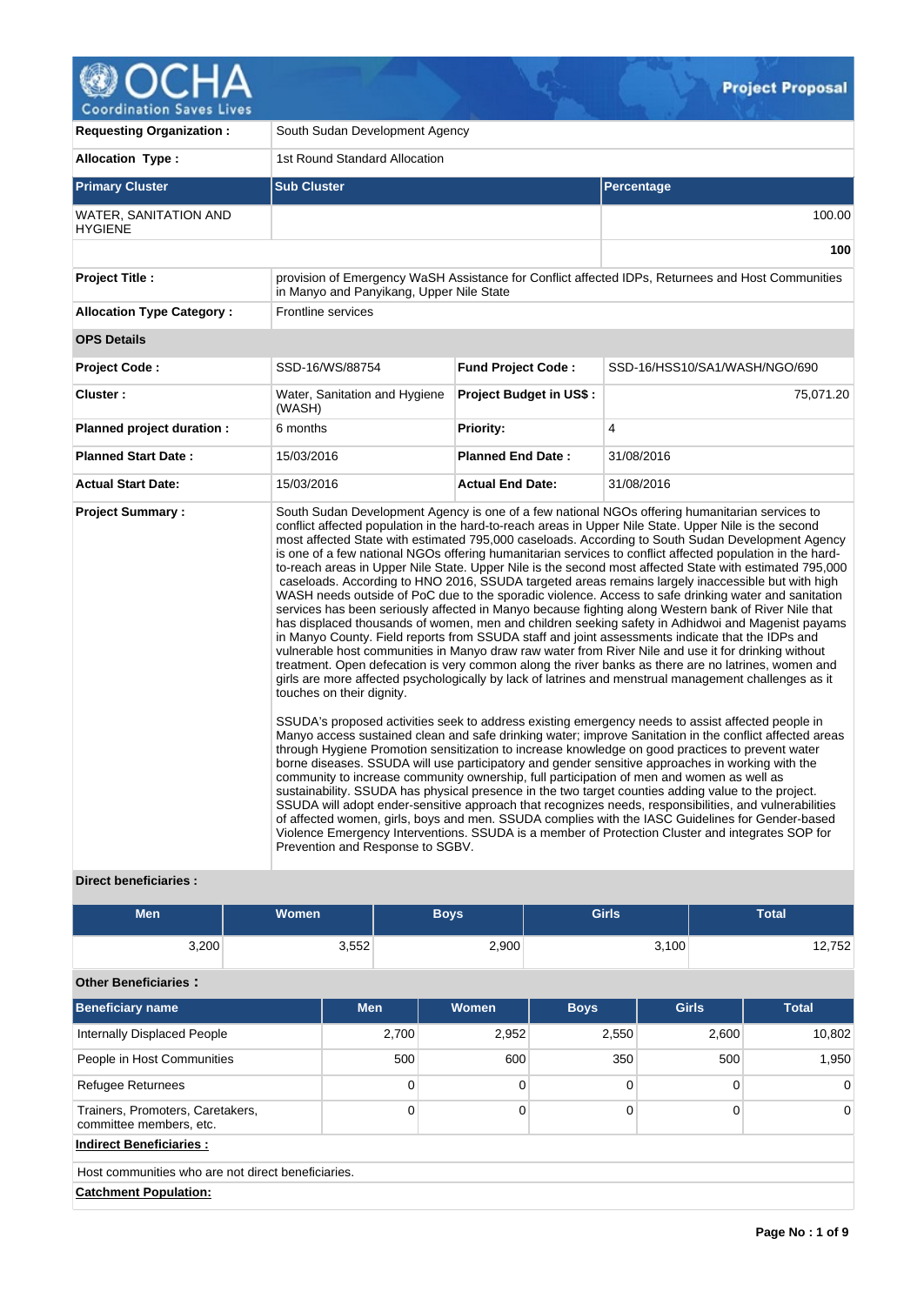### **Link with allocation strategy :**

This proposed project intends to address a wide range of objectives as identified in the 2016 Humanitarian Needs Overview (HNO), the SRP allocation strategy as well specific objectives for the WASH Cluster. The project activities and objectives seeks to save lives and reach the population (men women and children) with the highest WASH vulnerabilities in Manyo Counties who are for a long period been cut off from these essential services due to conflict. The project aims to increase access to clean and safe drinking water by distributing water purifiers, improved sanitation facilities and integrated hygiene promotion as a comprehensive WASH intervention. SSUDA will also train and support community hygiene volunteers/promoters to regularly conduct hygiene promotion through mobilization, sensitization and dissemination of information on good practices. The project will also discourage open defecation through promotion of latrine use. Finally, the project will provide displaced women and girls of reproductive with dignity kits.

### **Sub-Grants to Implementing Partners :**

| <b>Partner Name</b>                                   | <b>Partner Type</b> | <b>Budget in US\$</b> |  |  |  |  |  |
|-------------------------------------------------------|---------------------|-----------------------|--|--|--|--|--|
|                                                       |                     |                       |  |  |  |  |  |
| Other funding secured for the same project (to date): |                     |                       |  |  |  |  |  |

| <b>Other Funding Source</b> | <b>Other Funding Amount</b> |
|-----------------------------|-----------------------------|
|                             |                             |

### **Organization focal point :**

| <b>Name</b>              | <b>Title</b>                                 | <b>Email</b>        | <b>IPhone</b> |
|--------------------------|----------------------------------------------|---------------------|---------------|
| Kennedy Odhiambo Onjweru | Programmes Manager                           | kodhiambo@ssuda.org | +211955027200 |
| Jackline Bosco           | Finance and<br><b>Administration Manager</b> | jbosco@ssuda.org    | +211955019789 |

## **BACKGROUND**

### **1. Humanitarian context analysis**

Upper Nile is the second most affected State by the conflict that started in mid-December 2015 and continues to impact on the population especially children and women. The recent UNOCHA reports indicate that the conflict have caused tens of thousands lives and displaced over 2.2 Million both internally and in the neighboring Countries of South Sudan. Additionally, the conflict has affected the livelihood of people with the October 2015 IPC Food Security and Nutrition Analysis estimated that 2.4 million people remaining in Emergency (IPC Phase 4) and Crisis (IPC Phase 3), primarily in Unity, Upper Nile, and Jonglei States. In the Western Bank of River Nile especially in Manyo in Upper Nile the target areas of SSUDA's interventions, the security situation remains highly unstable and volatile. The struggle to take control of the State Capital Malakal by two main war protagonists has resulted to a vicious cycle of violence that has left many villages, infrastructure (include water sources) and markets completely destroyed. The situation is not likely to change for the better any soon. The Nile River, previously the community's source of livelihood and a lifeline that brought goods and aid, has turned into fron-tline of fighting. Humanitarian access is highly complicated and costly as a result, few humanitarian agencies are willing to operate in the area.

According to rapid Assessment conducted by SSUDA staff in Adhidwoi Payam in November 2015, there are an estimated 5,000 IDPs in Adhidwoi centre alone. In April and May 2015, heavy fighting broke out in Malakal quickly spreading to Meluth and Renk (The HSBA: Small Arms Survey). The violence that later intensified across to Manyo caused further displacement of the population from Wedakona - the County Capital down south (Adhidwoi) while other s moved extreme north of the County (Magenist) which is hosting over 4,000 IDPs. The IDPs population (estimated 70% women) has been integrated into the host communities causing constraint to already poor WASH services. The situation is made worse because Manyo County has been cut off from 2015 HRP which has resulted to the absence of humanitarian intervention in the area throughout 2015. Manyo remains an area of high risk for the spread of water borne diseases as established from health centre. SSUDA staff has reported absence of both Households and public latrines as most people depend only on River Nile water for household use. Open defecation along the river is also very common posing risk of contamination. During dry season there is always movement of communities from Sudan with large herds of cattle into Manyo causing contamination of water-points and sometimes resource-based conflict.

In Panyikang on the other hand, the prevailing calm in Nyilwak payam since September 2015 has led to a number of IDPs returning to their original homes especially from Malakal PoCs, Tonga and Wau Shilluk. Panyikang had been an epicenter of fighting right from the beginning of the conflict with entire population fleeing for safety to various places within the State and outside. However, the returning populations, women and children being majority live in concentrated areas due to fear of an attacks. Living in concentrated is in itself form of security but comes with both health and hygiene complications. According to inter-Agency Assessment conducted in Nyilwak in August 2015, the large number of returnees lacks basic WASH among other essential services. Water treatment plants which was established by WVI vandalized during the conflict. Women have to risk their lives traveling through the river to acquire items such as soaps from Wau Shilluk.

### **2. Needs assessment**

South Sudan Development Agency conducted rapid needs assessment in Adhidwoi Payam between 21st and 26th November 2015 during which the over 5,000 IDPs were identified in the payams alone. Likewise during the FAO Emergency Livelihood kit distribution in Magenist in the same County an estimated 4,000 IDPs were also identified. In the two locations, the IDPs happen to be living together with the host communities and it was not easy to identify them from the hosts. However, through observation and interviews SSUDA staff noticed high level of destitution following the big number of HHs sheltering in small makeshift houses. In the whole area it was observed that there was no either community or HHS toilets open defecation was a common practice in the whole areas with many defecating along the river which posed the risk of contermination of the river water that is also the main source of water for domestic use including drinking. Lack of latrines had more effect on women and girls who are forced to wait for darkness to fall for them to defecate in hidden areas. This poses health risk to these categories of population. Another area of concern was lack of sanitary kits which has effect on the dignity of women and girls.

#### **3. Description Of Beneficiaries**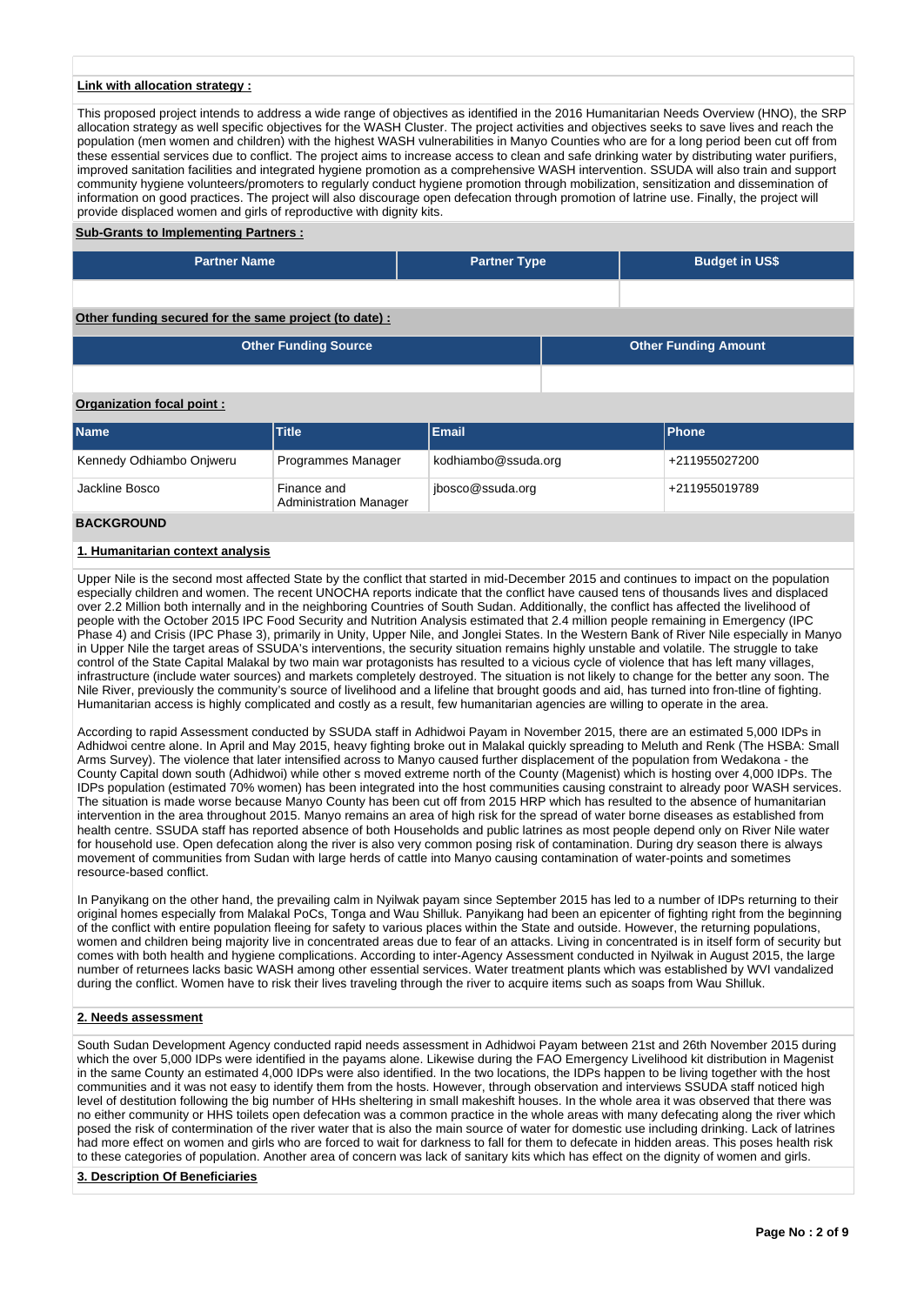SSUDA is targeting all the IDPs and most vulnerable communities and recent returnees including men, women and children returning to their original homes. This will be done without discrimination. In Adhidwoi and Magenist in Manyo County the total targeted population according to SSUDA and RRC reports and data collection is 15,000. However, through this project SSUDA will be targeting 12,752 most vulnerable IDPs and Host communities in Adhidwoi which is consisting of six Payams. The target groups include women, men and children (Boys and Girls) The project will put priority to hHs with children under 5 years, Pregnant and lactating mothers and women, people with chronic illness and the elderly.

### **4. Grant Request Justification**

Currently SSUDA is one of the few and the only national organization present in Manyo. With support from FAO, SSUDA is implementing Food Security and Livelihood project in both Adhidwoi and Magenist. SSUDA is also collaborating with Carter Centre to promote Cash Grant for Guinea Worm campaign in Manyo, Fashoda and Panyikang. Plans are underway to establish a base in Adhidwoi by February 2016 from which these activities will be implemented, and will maximize their presence in area through the improvement of WASH infrastructure in public facilities such as markets and PHCC in Adhidwoi. The rapid assessment conducted by SSUDA identified that WASH indicators are below Sphere standards, due to insufficient funding. Provision of WASH services in Adhidwoi and Magenist is now critical, due to reported cases of water related diseases especially during rainy seasons.

For Panyikang, SSUDA in a consortium with CORDAID has secured a three year (2016 – 2019) funding to implement food security and livelihood in 3 Counties of Panyikang, Malakal and Fashoda. SSUDA will have an operational presence in Nyilwak, Panyikang, with staff implementing activities and engaging with existing coordination mechanisms (such as the WASH Cluster, FSL Cluster, Health Cluster, Humanitarian Coordination Forum, Inter Cluster Working Group and UNMISS Security Team). This will be integrated with WASH activities to ensure a holistic response, and to address the widespread food insecurity. In addition, SSUDA response is built on their long experience in Upper Nile State since 2009 which includes an emergency WASH response. SSUDA has important added value by virtue of having implemented education in emergency in the two Counties for three years with strong component of WASH in schools and also having been lead agency for education in Upper Nile State for five years until 2013.

This request from CHF would help to build on SSUDA´s WASH response for the IDP´s, returnees and vulnerable host communities in Adhidwoi, Magenist and Nyilwak. Through this funding SSUDA will be able to implement and integrate WASH activities in target areas and ensure that conflict affected women in Manyo as well as in Panyikang have access to safe water and sanitary services.

### **5. Complementarity**

SSUDA has implemented WASH services in Upper Nile for last five years. Some of the WASH projects include Cordaid funded Flood Response project to affected population in Ulang, Panyikang and Nasir for 2011, 2012, 2013 and 2015; integration of WASH services into Education in Emergency in six of the 13 Counties of Upper Nile State between 2011 – 2013 supported by CHF. SSUDA has also partnered with IOM/RRF in 2012-13 to respond in Makal West where ethnic conflict displace ethnic displaced civilian from Western to Eastern bank of the river. SSUDA in consortium with Cordaid has just secured a three year funding to implement FSL project (with a component of WASH and CMDRR) in UNS including Panyikang. The project will complement the WASH component.

### **LOGICAL FRAMEWORK**

#### **Overall project objective**

To provide 12,752 conflict affected population in Manyo appropriate WaSH supplies and good hygiene practices of safe excreta disposal with dignity to reduce risk of mortality from water borne diseases

## **WATER, SANITATION AND HYGIENE**

| <b>Cluster objectives</b>                                                                                                                           | <b>Strategic Response Plan (SRP) objectives</b>                                                                   | <b>Percentage of activities</b> |
|-----------------------------------------------------------------------------------------------------------------------------------------------------|-------------------------------------------------------------------------------------------------------------------|---------------------------------|
| CO1: Affected populations have timely<br>access to safe and sufficient quantity of<br>water for drinking, domestic use and hygiene<br>(SPHERE)      | HRP 2016 SO1: Save lives and alleviate<br>suffering through safe access to services and<br>resources with dignity | 45                              |
| CO3: Affected populations have knowledge<br>and appropriate behaviors to prevent and<br>mitigate WASH related diseases and practice<br>good hygiene | HRP 2016 SO2: Ensure communities are<br>protected, capable and prepared to cope with<br>significant threats       | 55                              |

**Contribution to Cluster/Sector Objectives :** SSUDA will engage in the distribution of water purifiers in Adhidwoi in order to meet Sphere standards. SSUDA will work with small teams of trained volunteers for hygiene promotion. Each team will be assigned a number of Households where they will visit house-to-house during the hygiene campaign and make improvements by demonstrating all the sanitation improvements at their own homes, plate stands, clean/drainage systems for cooking areas, and rubbish disposal pits include disposal of babies' faeces. SSUDA's hygiene promotion will include awareness creation on the importance of safe water, importance of gathering water from clean water sources, and importance of treating or at least boiling - water intended for consumption, the nature and danger of waterborne diseases contracted by drinking contaminated water and importance of household hygiene, personal hygiene, and sanitation through outreaches. With small teams, SSUDA will also have partnerships with local schools, encouraging children to adopt personal habits of hygiene, hand-washing and to help their schools and their families adopt small sanitation measures.

### **Outcome 1**

12,752,000 target beneficiaries well equipped with knowledge and skills of using safe water by treating their water at house hold levels.

### **Output 1.1**

## **Description**

Increased access and availability of a sustained safe water supply in Adhidwoi and Magenist payams in Manyo County

#### **Assumptions & Risks**

Escalation of fighting Increased number of IDPs and returnees Heavy rains with floodings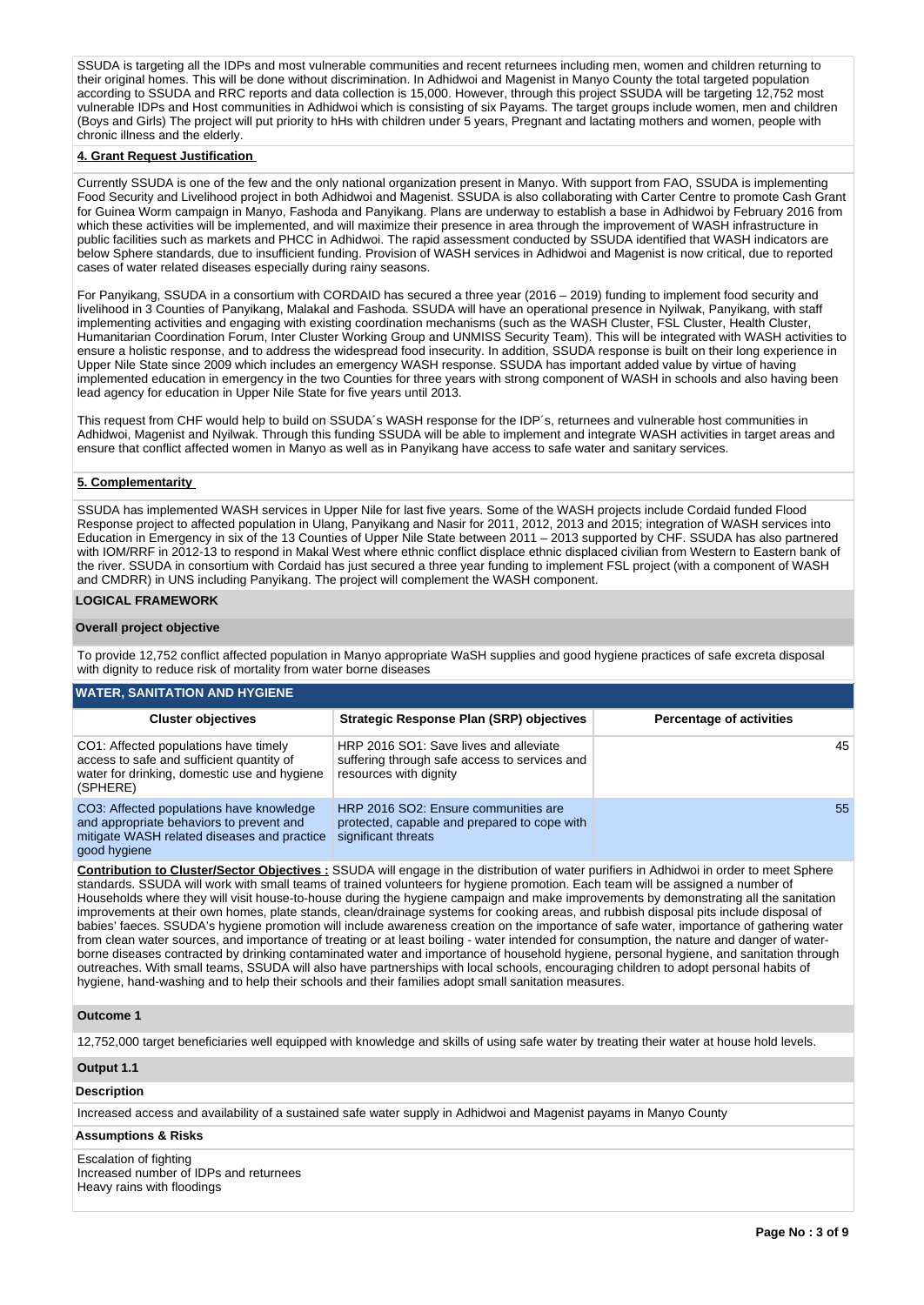## **Activities**

# **Activity 1.1.1**

Awareness on importance and methods of water treatment (target 12,752)

## **Activity 1.1.2**

Distribution of water purification tablets - target 2120 HHs

# **Activity 1.1.3**

Distribution of clean water containers to IDPs - Target - 550HHs

## **Activity 1.1.4**

Training of community WASH committee members (men and women) to maintain and manage waterpoints - Target - 99 members

# **Activity 1.1.5**

Conduct gender and age needs assessment and identification of beneficiaries - Target 12,752

# **Activity 1.1.6**

Conduct rapid post distribution monitoring - Target 1 location

## **Indicators**

|                                                                                                                                                               |                                                                      |                                                                                                                            | <b>End cycle beneficiaries</b>                     |       |      |              |               |  |  |  |
|---------------------------------------------------------------------------------------------------------------------------------------------------------------|----------------------------------------------------------------------|----------------------------------------------------------------------------------------------------------------------------|----------------------------------------------------|-------|------|--------------|---------------|--|--|--|
| Code                                                                                                                                                          | <b>Cluster</b>                                                       | <b>Indicator</b>                                                                                                           | <b>Men</b><br><b>Women</b><br>Boys<br><b>Girls</b> |       |      |              | <b>Target</b> |  |  |  |
| Indicator 1.1.1                                                                                                                                               | <b>WATER, SANITATION</b><br><b>AND HYGIENE</b>                       | Frontline # of emergency affected people enabled<br>to practice safe water at the household level.                         | 3,200<br>3,552<br>2,90<br>3,10<br>0<br>0           |       |      |              |               |  |  |  |
| <b>Means of Verification:</b> Daily progress reports<br>Weekly reports<br>List and delivery of pipeline supplies<br>Minutes of Local Water Committee meetings |                                                                      |                                                                                                                            |                                                    |       |      |              |               |  |  |  |
| Output 1.2                                                                                                                                                    |                                                                      |                                                                                                                            |                                                    |       |      |              |               |  |  |  |
| <b>Description</b>                                                                                                                                            |                                                                      |                                                                                                                            |                                                    |       |      |              |               |  |  |  |
|                                                                                                                                                               |                                                                      | Hygiene Promotion sensitization sessions organized to increase knowledge on good practices to prevent water borne diseases |                                                    |       |      |              |               |  |  |  |
| <b>Assumptions &amp; Risks</b>                                                                                                                                |                                                                      |                                                                                                                            |                                                    |       |      |              |               |  |  |  |
| escalation of conflict<br>Natural hazards, floods                                                                                                             |                                                                      |                                                                                                                            |                                                    |       |      |              |               |  |  |  |
| <b>Activities</b>                                                                                                                                             |                                                                      |                                                                                                                            |                                                    |       |      |              |               |  |  |  |
| Activity 1.2.1                                                                                                                                                |                                                                      |                                                                                                                            |                                                    |       |      |              |               |  |  |  |
|                                                                                                                                                               | Training of community hygiene volunteers/promoters (target value 30) |                                                                                                                            |                                                    |       |      |              |               |  |  |  |
| Activity 1.2.2                                                                                                                                                |                                                                      |                                                                                                                            |                                                    |       |      |              |               |  |  |  |
|                                                                                                                                                               |                                                                      | Develop, reproduce and distribute simple awareness IEC materials (Targeting value 12,752)                                  |                                                    |       |      |              |               |  |  |  |
| Activity 1.2.3                                                                                                                                                |                                                                      |                                                                                                                            |                                                    |       |      |              |               |  |  |  |
|                                                                                                                                                               | Conducting regular Hygiene promotion Sessions (Target Value is 60)   |                                                                                                                            |                                                    |       |      |              |               |  |  |  |
| Activity 1.2.4                                                                                                                                                |                                                                      |                                                                                                                            |                                                    |       |      |              |               |  |  |  |
|                                                                                                                                                               | Conducting regular visits (Target Value is 550HHs)                   |                                                                                                                            |                                                    |       |      |              |               |  |  |  |
| Activity 1.2.5                                                                                                                                                |                                                                      |                                                                                                                            |                                                    |       |      |              |               |  |  |  |
|                                                                                                                                                               | provision of hand washing soaps (550 HHs)                            |                                                                                                                            |                                                    |       |      |              |               |  |  |  |
| Activity 1.2.6                                                                                                                                                |                                                                      |                                                                                                                            |                                                    |       |      |              |               |  |  |  |
|                                                                                                                                                               |                                                                      | Provision of MHM kits to displaced women and girls of reproductive age (Target Value is 2,500)                             |                                                    |       |      |              |               |  |  |  |
| Activity 1.2.7                                                                                                                                                |                                                                      |                                                                                                                            |                                                    |       |      |              |               |  |  |  |
|                                                                                                                                                               | Regular monitoring of hygiene promotion activities - target 12,752   |                                                                                                                            |                                                    |       |      |              |               |  |  |  |
| <b>Indicators</b>                                                                                                                                             |                                                                      |                                                                                                                            |                                                    |       |      |              |               |  |  |  |
|                                                                                                                                                               |                                                                      |                                                                                                                            | End cycle beneficiaries<br>End<br>cycle            |       |      |              |               |  |  |  |
| Code                                                                                                                                                          | <b>Cluster</b>                                                       | <b>Indicator</b>                                                                                                           | <b>Men</b>                                         | Women | Boys | <b>Girls</b> | <b>Target</b> |  |  |  |
| Indicator $1.2.1$                                                                                                                                             | <b>WATER, SANITATION</b>                                             | Frontline # of community based hygiene                                                                                     | 13                                                 | 12    |      |              | 25            |  |  |  |

|  | <b>Means of Verification:</b> |  |
|--|-------------------------------|--|
|  |                               |  |

AND HYGIENE

Indicator 1.2.2 WATER, SANITATION AND HYGIENE Frontline # of emergency affected people equipped to practice good hygiene behaviors through participatory hygiene promotion 3,200 3,552 2,90 0 3,10 0 12,752 **Means of Verification :** Copies of hygiene Awareness messages weekly reports

promoters trained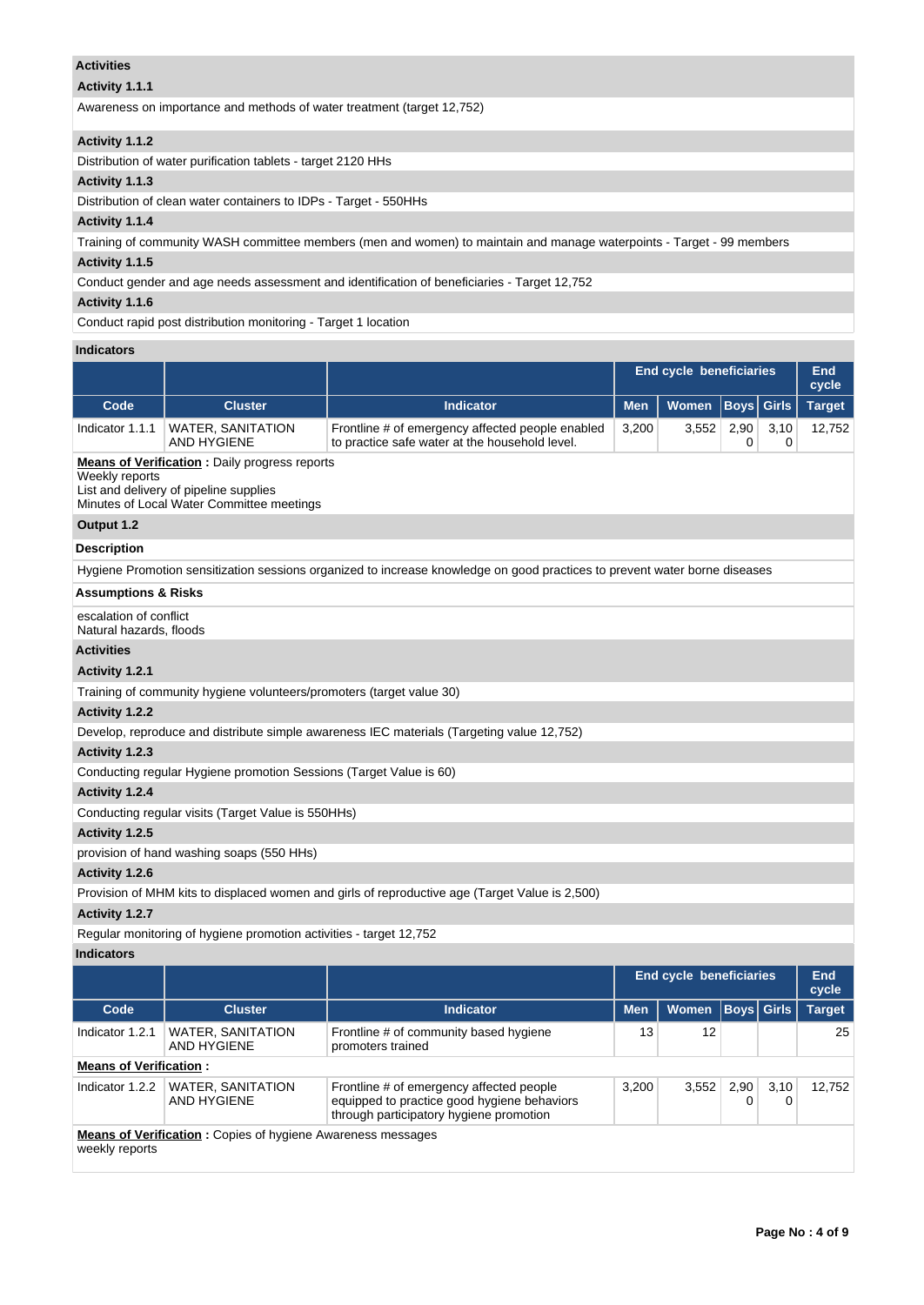| Indicator 1.2.3                                                      | <b>WATER, SANITATION</b><br>AND HYGIENE | Frontline # of emergency affected women & girls<br>enabled to practice safe, dignified menstrual<br>hygiene management. |  | 1.500 | $\overline{0}$ | 1,00<br>0 | 2,500 |
|----------------------------------------------------------------------|-----------------------------------------|-------------------------------------------------------------------------------------------------------------------------|--|-------|----------------|-----------|-------|
| <b>Means of Verification: Weekly reports</b><br>handover notes       |                                         |                                                                                                                         |  |       |                |           |       |
| Indicator 1.2.4                                                      | <b>WATER, SANITATION</b><br>AND HYGIENE | Core Pipeline # of MHM kits distributed                                                                                 |  |       |                |           | 2.500 |
| <b>Means of Verification:</b> List of beneficiaries<br>Weekly report |                                         |                                                                                                                         |  |       |                |           |       |
| <b>Additional Targets:</b>                                           |                                         |                                                                                                                         |  |       |                |           |       |
| <b>M&amp;R</b>                                                       |                                         |                                                                                                                         |  |       |                |           |       |

## **Monitoring & Reporting plan**

Monitoring will be a continuous exercise and integral part of the project from the start throughout the implementation period. The programmes manager and M&E officer will be in charge of the supervision and reporting on the activities using both internal and Cluster reporting tools. Daily monitoring will be undertaken by WASH Coordinator and a team of staff implementing the project in the field. They will submit progress report regularly to the M&E in order to monitor the progress according to the objectives and quality standard as well as action plans a stipulated in the logical framework. The project team will concentrate on quality of service to the targeted population. Executive Director and Programmes Manager will make routine visits to the project location to assess the progress and interact with both local project staff and beneficiaries to ensure that the project is addressing the needs. Field visit reports from regular monitoring activities M&E will be submitted to the Programmes manager for further analysis and technical input. The Executive Director will regularly meet with project staff to review the project after every three months based on the identified gaps and challenges. The finance and Administration manager will generally provide oversight and support in the management of project finances guided by the approved budget. He will also be responsible for financial transactions, monitoring of the accounting procedures, schedule and support internal audits and financial reporting. SSUDA will submit regular progress reports in the reporting format developed and provided by Cluster and the quarterly financial reports to UNDP.

### **Workplan**

| <b>Activitydescription</b>                                                                                                               | Year | $\mathbf{2}$ | 3 |   | 5        | 6.       |   | 8 | 9 | $10$ 11 12 |  |
|------------------------------------------------------------------------------------------------------------------------------------------|------|--------------|---|---|----------|----------|---|---|---|------------|--|
|                                                                                                                                          |      |              |   |   |          |          |   |   |   |            |  |
| Activity 1.1.1: Awareness on importance and methods of water treatment (target<br>12,752)                                                | 2016 |              |   |   | X        | X        |   |   |   |            |  |
| Activity 1.1.2: Distribution of water purification tablets - target 2120 HHs                                                             | 2016 |              |   | X | $\times$ | X        |   |   |   |            |  |
| Activity 1.1.3: Distribution of clean water containers to IDPs - Target - 550HHs                                                         | 2016 |              |   | X | X        | $\times$ |   |   |   |            |  |
| Activity 1.1.4: Training of community WASH committee members (men and<br>women) to maintain and manage waterpoints - Target - 99 members | 2016 |              |   |   | X        |          |   |   |   |            |  |
| Activity 1.1.5: Conduct gender and age needs assessment and identification of<br>beneficiaries - Target 12,752                           | 2016 |              | X |   |          |          |   |   |   |            |  |
| Activity 1.1.6: Conduct rapid post distribution monitoring - Target 1 location                                                           | 2016 |              |   |   |          |          |   | X |   |            |  |
| Activity 1.2.1: Training of community hygiene volunteers/promoters (target value<br>30)                                                  | 2016 |              |   | X |          |          |   |   |   |            |  |
| Activity 1.2.2: Develop, reproduce and distribute simple awareness IEC materials<br>(Targeting value 12,752)                             | 2016 |              |   |   | X        | X        |   |   |   |            |  |
| Activity 1.2.3: Conducting regular Hygiene promotion Sessions (Target Value is 60)                                                       | 2016 |              |   |   | X        | $\times$ | X |   |   |            |  |
| Activity 1.2.4: Conducting regular visits (Target Value is 550HHs)                                                                       | 2016 |              |   |   | X        | X        | X |   |   |            |  |
| Activity 1.2.5: provision of hand washing soaps (550 HHs)                                                                                | 2016 |              |   |   | X        | X        | X |   |   |            |  |
| Activity 1.2.6: Provision of MHM kits to displaced women and girls of reproductive<br>age (Target Value is 2,500)                        | 2016 |              |   |   | X        | X        | X |   |   |            |  |
| Activity 1.2.7: Regular monitoring of hygiene promotion activities - target 12,752                                                       | 2016 |              |   | X | X        | $\times$ | X | X |   |            |  |

## **OTHER INFO**

### **Accountability to Affected Populations**

SSUDA is taking all measures to ensure full accountability to the affected populations. SSUDA uses participatory approaches through the project cycle to ensure that the target population is actively involved in the formulation and implementation as well as monitoring and evaluation exercise. SSUDA has organizational policies and procedures that make it accountable to all individuals and institutions that are working with the organization. SSUDA is a member of NGO forum and Cluster both at National and State level that encourages accountability at all levels. SSUDA has a policy to place general suggestion boxes in all its premises where beneficiaries and staff can deliver their complaints and suggestions on any issues.

**Implementation Plan**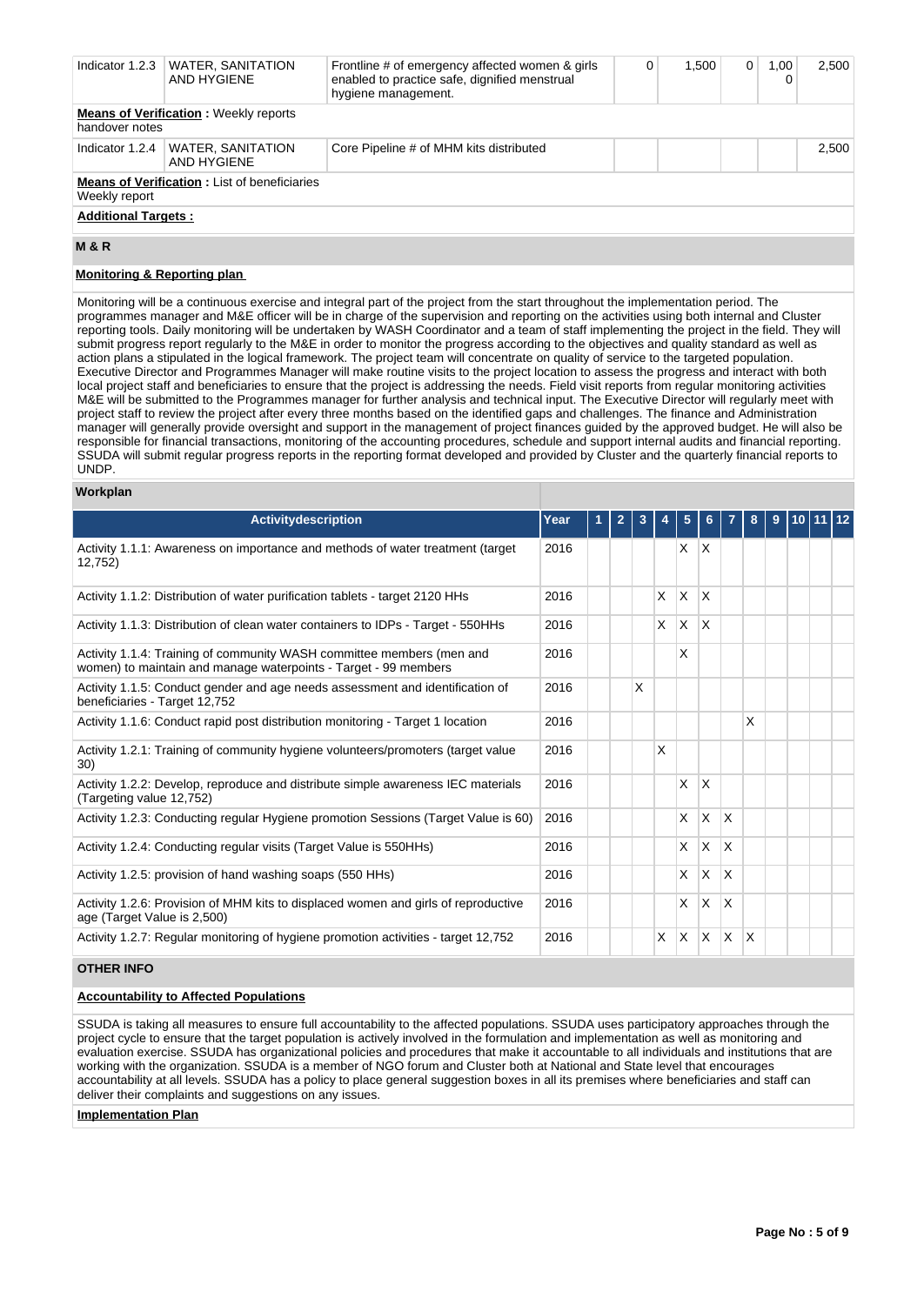The proposed activities will be implemented by SSUDA staff members. The Executive Director is responsible for overall implementation of the project including planning, programme management, providing leadership and link with other stakeholders. Programme Manager is responsible for technical quality of the project with support from WASH Coordinator and the rest of the team. The team will regularly interact with community leaders and Hygiene promoters to supervise the implement and review the activities as to achieve the proposed objectives. SSUDA is engaging the participation of the community through a team of 50 Community Hygiene promoters who will conduct community awareness creation and campaigns. Finance and Administration Manager with support from accountants will provide oversight and support in the management of finances as well as financial transactions, monitoring of the accounting procedures, schedule and support internal audits and financial reporting.

#### **Coordination with other Organizations in project area**

| Name of the organization | Areas/activities of collaboration and rationale                                                                                                                                                                                                                                          |
|--------------------------|------------------------------------------------------------------------------------------------------------------------------------------------------------------------------------------------------------------------------------------------------------------------------------------|
| World Vision             | SSUDA is collaboration with World Vision in Food distribution in<br>Manyo County where HP will be conducted alongside the distribution.                                                                                                                                                  |
| Cordaid                  | SSUDA is a ling partner with Cordaid in Emergency Preparedness<br>and Response. SSUDA is using Cordaid boats and other<br>communication equipment for communicating WASH issues. Cordaid<br>is also implementing health programmes in Kodok which will be very<br>helpful for referrals. |
| <b>ICRC</b>              | the ICRC is implementing Health projects in both the two Counties.<br>Any cases of outbreak of diseases will be handled by ICRC.                                                                                                                                                         |

### **Environment Marker Of The Project**

A: Neutral Impact on environment with No mitigation

### **Gender Marker Of The Project**

2a-The project is designed to contribute significantly to gender equality

### **Justify Chosen Gender Marker Code**

SSUDA will consult with men and women in identify sites and sitting to ensure all age gender and cultural concerns related to establishment and utilization of sanitary facilities. While sanitation kits will provide culturally acceptable utilities that are usable by both male and female beneficiaries, the hygiene kits will take special consideration for the needs of women and girls separately from the needs of boys and men. SSUDA will strengthen community WASH committees with adequate representation and participation of women who are also able to represent the views of children based on IASC guidelines. The Committee will work closely with other service providers to ensure sustainability and address any form of violation include referrals. Since women and young girls fully involved in cooking and other household works that require safe water use. SSUDA will also prioritize women and girls in the capacity building activities on water treatment.

#### **Protection Mainstreaming**

All the necessary measures will be taken to ensure that beneficiaries to this project including women, gilrs and other vulnerable groups are protected from any potential threat. SSUDA is a member of GBV and protection Cluster where all emerging protection issues will be raised and addressed. SSUDA is also a strong supported and implementation of Government's Standard Operation for Prevention and Response to Gender Based Violence which provides guideline on how to deal with any form of gender based violence. SSUDA has a clear policy that deals with any violence against women and girls as well as protection against the use of child labour. or abuse. SSUDA premises are equipped with information box where complaints are dropped so that the management can use them to address concerned raised.

#### **Country Specific Information**

## **Safety and Security**

Safety The general security in Upper Nile State is very shaky and unsafe. SSUDA has a policy guideline on safety of all her staff including procures for movement and safety at project sites. Most staff has undergone UN security training for humanitarian workers. SSUDA is also an active member of NGO Forum, receiving daily security updates. SSUDA regular attends security meetings at State levels to get information around the State and take necessary measures wherever possible. SSUDA has employed and conducted orientation to local staff on safety and early warning signs/system where information is shared from the field through satellite phones to, field coordination and Juba office. SSUDA staff also attends community meetings where they get information related to security.

## **Access**

Accessibility to the two locations has been a challenge in the past. For the better part of the year Manyo has been out of reach. However, SSUDA team has been lobbying for a joint assessment and clearance of Manyo so that humanitarian assistance can reach the needy population. Early December after SSUDA made a presentation on Manyo a joint team was sent to Manyo for assessment. Accessibility issue has been resolved. Since December 2015, access to Manyo has improved and movement of people and supplies is assured through airlightoing to Kodok airstrip or by road.

**BUDGET**

| Code                                   | <b>Budget Line Description</b>                                                                                                                                                                                       |   | D / S Quantity Unit | lcost                      | <b>Duration</b><br><b>Recurran</b><br>ce | $\frac{9}{6}$<br><b>charged</b><br><b>to CHF</b> | <b>Total Cost</b> |  |  |
|----------------------------------------|----------------------------------------------------------------------------------------------------------------------------------------------------------------------------------------------------------------------|---|---------------------|----------------------------|------------------------------------------|--------------------------------------------------|-------------------|--|--|
| <b>Staff and Other Personnel Costs</b> |                                                                                                                                                                                                                      |   |                     |                            |                                          |                                                  |                   |  |  |
| 1.1                                    | 1 Executive Director                                                                                                                                                                                                 | S |                     | 5.000<br>.00               | 6                                        | 2000.00<br>%                                     | 6.000.00          |  |  |
|                                        | 1 Executive Director responsible in overseeing project implementation. salary is at \$5,000 per Month (tax and Salary included)<br>for 6 Months, 20% charged to CHF, Location Juba                                   |   |                     |                            |                                          |                                                  |                   |  |  |
| 1.2                                    | 1 Programmes Manager                                                                                                                                                                                                 | S |                     | $1 \mid 3,500 \mid$<br>.00 | 6                                        | 2500.00<br>℅                                     | 5.250.00          |  |  |
|                                        | 1 Programmes Manager responsible for general implementation and provides technical support to the project. Salary is at \$<br>3,500 per month (basic salary and tax) for 6months, 25% charged to CHF, Location, Juba |   |                     |                            |                                          |                                                  |                   |  |  |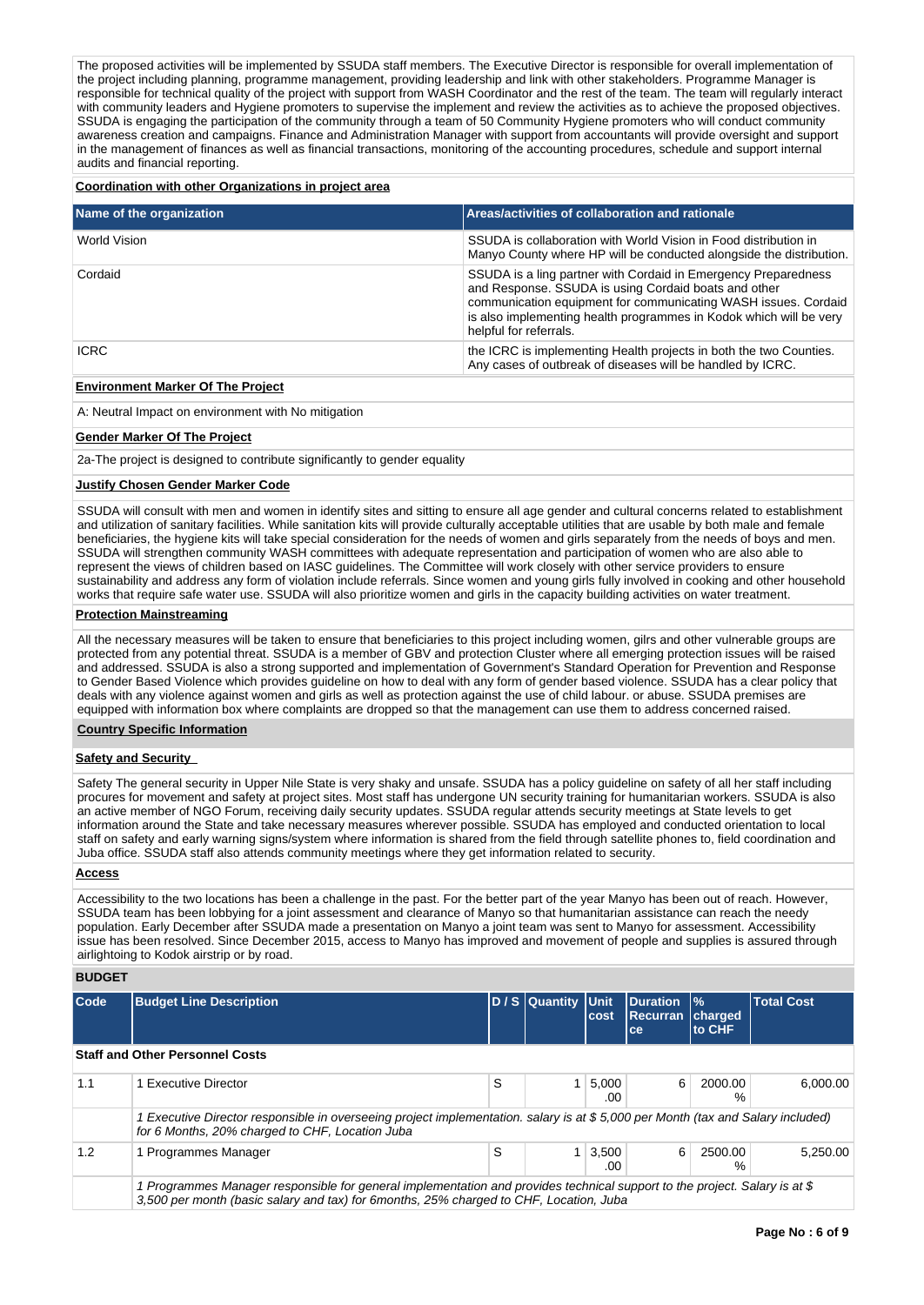| 1.3              | 1 Administarion and Finance Manager                                                                                                                                                                                                          | S         |                | $1 \ 2,500$<br>.00     | 6 | 2000.00<br>℅       | 3,000.00  |  |  |  |  |  |
|------------------|----------------------------------------------------------------------------------------------------------------------------------------------------------------------------------------------------------------------------------------------|-----------|----------------|------------------------|---|--------------------|-----------|--|--|--|--|--|
|                  | responsible for accurate accountability and proper utilization of project funds. Salary at \$2500 per month (basic salary and tax)<br>for 6 months, 20% charged to CHF, Location, Juba                                                       |           |                |                        |   |                    |           |  |  |  |  |  |
| 1.4              | 1 Monitoring & Evaluation Officer                                                                                                                                                                                                            | S         |                | $1 \mid 1,200$<br>.00. | 6 | 3000.00<br>$\%$    | 2,160.00  |  |  |  |  |  |
|                  | 1 Monitoring & Evaluation Officer at US\$ 1800 per Month (tax and Salary included) for 6 Months, 30% charged to CHF, Location<br>- Malakal                                                                                                   |           |                |                        |   |                    |           |  |  |  |  |  |
| 1.5              | 1 WASH Coordinator                                                                                                                                                                                                                           | D         |                | $1 \mid 1,500$<br>.00  |   | 6 10000.00<br>%    | 9,000.00  |  |  |  |  |  |
|                  | 1 Wash Coordinator is responsible for direct implementation of project activities and provides reports to the Project Manager.<br>Salary at \$1500 per Month (tax and Salary included) for 6 Months, 100% charged to CHF, Location - Malakal |           |                |                        |   |                    |           |  |  |  |  |  |
| 1.6              | <b>WASH Project Assistants</b>                                                                                                                                                                                                               | D         |                | 2   850.0<br>$\Omega$  |   | 6 10000.00<br>%    | 10,200.00 |  |  |  |  |  |
|                  | 2 WASH Project Assistants at US\$ 850 per Month (tax and Salary included) for 6 Months, 100% charged to CHF, Location -<br>Malakal                                                                                                           |           |                |                        |   |                    |           |  |  |  |  |  |
| 1.7              | Logistics Officer                                                                                                                                                                                                                            | S         |                | 1   1,000<br>.00.      | 6 | 2000.00<br>$\%$    | 1,200.00  |  |  |  |  |  |
|                  | 1 Logistics Officer at US\$ 1000 per Month (tax and Salary included) for 6 Months, 20% charged to CHF, Location - Malakal                                                                                                                    |           |                |                        |   |                    |           |  |  |  |  |  |
|                  | <b>Section Total</b>                                                                                                                                                                                                                         |           |                | 36,810.00              |   |                    |           |  |  |  |  |  |
|                  | <b>Supplies, Commodities, Materials</b>                                                                                                                                                                                                      |           |                |                        |   |                    |           |  |  |  |  |  |
| 2.1              | Transportation of WASH Supplies from Malakal to County<br>temporary warehouse                                                                                                                                                                | D         |                | $1 \mid 7,000$<br>.00  |   | 1 10000.00<br>℅    | 7,000.00  |  |  |  |  |  |
|                  | Cost of transportation of pipeline supplies/cluster (slabs, digging kits, pit-lining, MHM kits and rehab spare parts) from Malakal to<br>1 location of Manyo at cost of US\$ 10000, 100% charged to CHF. Location Field                      |           |                |                        |   |                    |           |  |  |  |  |  |
| $2.2\,$          | Assessment                                                                                                                                                                                                                                   | D         | 1 <sup>1</sup> | 1,000<br>.00           |   | 1 10000.00<br>%    | 1,000.00  |  |  |  |  |  |
|                  | Conduct 1 assessments-Needs assessment in Manyo to identify beneficiaries in need of supplies and assessment of<br>dysfunctional boreholes at a cost of USD 2000 charged 100% to CHF, Location Field                                         |           |                |                        |   |                    |           |  |  |  |  |  |
| 2.3              | Hygiene Promotional materials                                                                                                                                                                                                                | D         |                | $1 \mid 1,000$<br>.00. |   | 1 10000.00<br>$\%$ | 1,000.00  |  |  |  |  |  |
|                  | Develop and reproduce hygiene promotional materials and awareness creation including banners, brochures at 2400, 100%<br>charged to CHF - Location Malakal field Office                                                                      |           |                |                        |   |                    |           |  |  |  |  |  |
| 2.4              | Storage                                                                                                                                                                                                                                      | D         |                | 1   500.0<br>0         |   | 2 10000.00<br>%    | 1.000.00  |  |  |  |  |  |
|                  | Storage of supplies at County temporary warehouse in Manyo @ \$500 for 2 months charged 100% to CHF                                                                                                                                          |           |                |                        |   |                    |           |  |  |  |  |  |
| 2.5              | Distribution of supplies                                                                                                                                                                                                                     | D         |                | 15 30.00               |   | 15 10000.00<br>%   | 6,750.00  |  |  |  |  |  |
|                  | Cost of distribution of supplies to the last beneficiaries at US\$ 7000, 100% charged to CHF - Location Field (Malakal                                                                                                                       |           |                |                        |   |                    |           |  |  |  |  |  |
| 2.6              | Pre and Post-Campaign Household Survey                                                                                                                                                                                                       | D         |                | 1 500.0<br>0           |   | 1 10000.00<br>%    | 500.00    |  |  |  |  |  |
|                  | Conduct pre and post Manyo @ USD500 charged 100% to CHF                                                                                                                                                                                      |           |                |                        |   |                    |           |  |  |  |  |  |
|                  | <b>Section Total</b>                                                                                                                                                                                                                         | 17,250.00 |                |                        |   |                    |           |  |  |  |  |  |
| <b>Equipment</b> |                                                                                                                                                                                                                                              |           |                |                        |   |                    |           |  |  |  |  |  |
| 3.1              | 1 Thuraya satelite phones                                                                                                                                                                                                                    | D         |                | $1 \mid 1,500$<br>.00  |   | 1 10000.00<br>%    | 1,500.00  |  |  |  |  |  |
|                  | Procure 1 thuraya satellite phone for use by 1 project assistants in the field for efficient communication where there are no<br>network links at a cost of USD @ 1500 totaling to USD 1500, 100% charged to CHF                             |           |                |                        |   |                    |           |  |  |  |  |  |
|                  | <b>Section Total</b>                                                                                                                                                                                                                         |           |                |                        |   |                    | 1,500.00  |  |  |  |  |  |
|                  | <b>Contractual Services</b>                                                                                                                                                                                                                  |           |                |                        |   |                    |           |  |  |  |  |  |
| 4.1              | Evaluations                                                                                                                                                                                                                                  | D         |                | $1 \mid 1,000$<br>.00  |   | 1 10000.00<br>℅    | 1,000.00  |  |  |  |  |  |
|                  | Final Evaluation of the project -evaluation fees paid @ 5000                                                                                                                                                                                 |           |                |                        |   |                    |           |  |  |  |  |  |
|                  | <b>Section Total</b>                                                                                                                                                                                                                         |           |                |                        |   |                    | 1,000.00  |  |  |  |  |  |
| <b>Travel</b>    |                                                                                                                                                                                                                                              |           |                |                        |   |                    |           |  |  |  |  |  |
| 5.1              | <b>Executive Director</b>                                                                                                                                                                                                                    | D         | 1 <sup>1</sup> | 400.0<br>0             | 2 | 5000.00<br>℅       | 400.00    |  |  |  |  |  |
|                  | Travels twice each quarter to the field (Juba -Manyo) at a cost of \$400 on a return tickect, charged 50% to CHF                                                                                                                             |           |                |                        |   |                    |           |  |  |  |  |  |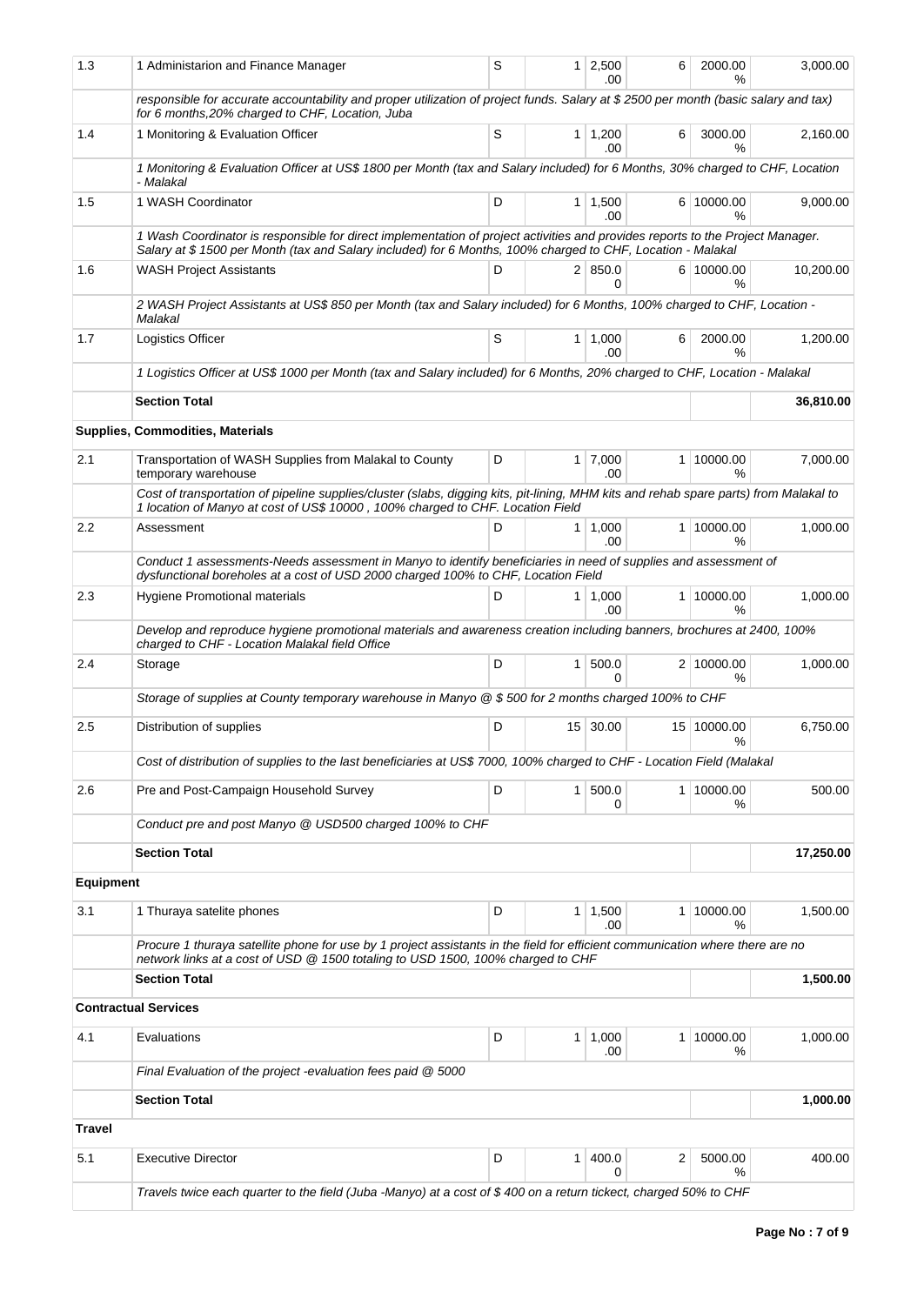| 5.2               | Programmes Manager                                                                                                                                                              | D | 1               | 400.0<br>0            | 3              | 3000.00<br>%    | 360.00    |  |  |  |
|-------------------|---------------------------------------------------------------------------------------------------------------------------------------------------------------------------------|---|-----------------|-----------------------|----------------|-----------------|-----------|--|--|--|
|                   | Travel to Manyo thrice during the project period to oversee implementation of activities in the field, at a cost of \$400 charged<br>30% CHF                                    |   |                 |                       |                |                 |           |  |  |  |
| 5.3               | Monitoring                                                                                                                                                                      | D | $\mathbf{1}$    | 100.0<br>0            |                | 6 10000.00<br>% | 600.00    |  |  |  |
|                   | Local transport for monitoring activities in Manyo charged at 100% CHF, Costes at \$100 per month for 6 months                                                                  |   |                 |                       |                |                 |           |  |  |  |
|                   | <b>Section Total</b>                                                                                                                                                            |   |                 |                       |                |                 | 1,360.00  |  |  |  |
|                   | <b>Transfers and Grants to Counterparts</b>                                                                                                                                     |   |                 |                       |                |                 |           |  |  |  |
| 6.1               | N/A                                                                                                                                                                             |   | 0               | 0.00                  | 0              | 0.00%           | 0.00      |  |  |  |
|                   | <b>Section Total</b>                                                                                                                                                            |   |                 |                       |                |                 | 0.00      |  |  |  |
|                   | <b>General Operating and Other Direct Costs</b>                                                                                                                                 |   |                 |                       |                |                 |           |  |  |  |
| 7.1               | <b>Office Supplies</b>                                                                                                                                                          | D | 1               | 500.0<br>0            | 1              | 5000.00<br>%    | 250.00    |  |  |  |
|                   | Office running expenses in Manyo - office stationery, rent charged at 100% CHF field location                                                                                   |   |                 |                       |                |                 |           |  |  |  |
| 7.2               | <b>Community Mobilization</b>                                                                                                                                                   | D | 15 <sup>1</sup> | 200.0<br>0            | 1 <sup>1</sup> | 10000.00<br>%   | 3,000.00  |  |  |  |
|                   | 15 Hygiene promotion sessions in Manyo to promote sanitation awareness                                                                                                          |   |                 |                       |                |                 |           |  |  |  |
| 7.3               | Communication                                                                                                                                                                   | D | $\mathbf{1}$    | 250.0<br><sup>0</sup> | 6              | 5000.00<br>%    | 750.00    |  |  |  |
|                   | Voice calls (Thuraya satelite and Cell phones) and internet for field Offices in Manyo @ 500 charged 100% to CHF                                                                |   |                 |                       |                |                 |           |  |  |  |
| 7.4               | Generator running cost                                                                                                                                                          | D | $\mathbf{1}$    | 500.0<br>$\Omega$     | 6              | 2000.00<br>%    | 600.00    |  |  |  |
|                   | Generator maintenance and fuel costs for two locations-Manyo @ \$500 for 6 months charged20% to CHF                                                                             |   |                 |                       |                |                 |           |  |  |  |
| 7.5               | Training                                                                                                                                                                        | D | 30 <sup>1</sup> | 30.00                 |                | 5 10000.00<br>% | 4,500.00  |  |  |  |
|                   | Training of 30 hygiene promoters for 5 days to conduct community awareness campaign. Costs include; training materials,<br>transport reimbursement and allowances paid at \$100 |   |                 |                       |                |                 |           |  |  |  |
| 7.6               | Visibility                                                                                                                                                                      | D | 1               | 1,000<br>.00          | 1              | 10000.00<br>%   | 1,000.00  |  |  |  |
|                   | Visibility cost (T-shirts, banners, flyers, caps) for field location Manyo costed @ \$ 1000 charged 100% to CHF                                                                 |   |                 |                       |                |                 |           |  |  |  |
| 7.7               | Office Equipment Maintenance                                                                                                                                                    | D | 1               | 300.0<br>0            | 6              | 3000.00<br>%    | 540.00    |  |  |  |
|                   | Maintenance of computers, printers and copiers for field office in Manyo at 30% CHF                                                                                             |   |                 |                       |                |                 |           |  |  |  |
| 7.8               | Bank charges                                                                                                                                                                    | D |                 | $1 \mid 1,600$<br>.00 | 1 <sup>1</sup> | 10000.00<br>%   | 1,600.00  |  |  |  |
|                   | Bank charges charged at 2% of project total cost at \$1,600 to CHF project                                                                                                      |   |                 |                       |                |                 |           |  |  |  |
|                   | <b>Section Total</b>                                                                                                                                                            |   |                 |                       |                |                 | 12,240.00 |  |  |  |
| <b>SubTotal</b>   |                                                                                                                                                                                 |   | 84.00           |                       |                |                 | 70,160.00 |  |  |  |
| Direct            |                                                                                                                                                                                 |   |                 |                       |                |                 | 52,550.00 |  |  |  |
| Support           |                                                                                                                                                                                 |   |                 |                       |                |                 | 17,610.00 |  |  |  |
| <b>PSC Cost</b>   |                                                                                                                                                                                 |   |                 |                       |                |                 |           |  |  |  |
|                   | <b>PSC Cost Percent</b>                                                                                                                                                         |   |                 |                       |                |                 | 7%        |  |  |  |
| <b>PSC Amount</b> |                                                                                                                                                                                 |   |                 |                       |                |                 | 4,911.20  |  |  |  |
| <b>Total Cost</b> |                                                                                                                                                                                 |   |                 |                       |                |                 | 75,071.20 |  |  |  |
|                   | <b>Grand Total CHF Cost</b>                                                                                                                                                     |   |                 |                       |                |                 | 75,071.20 |  |  |  |